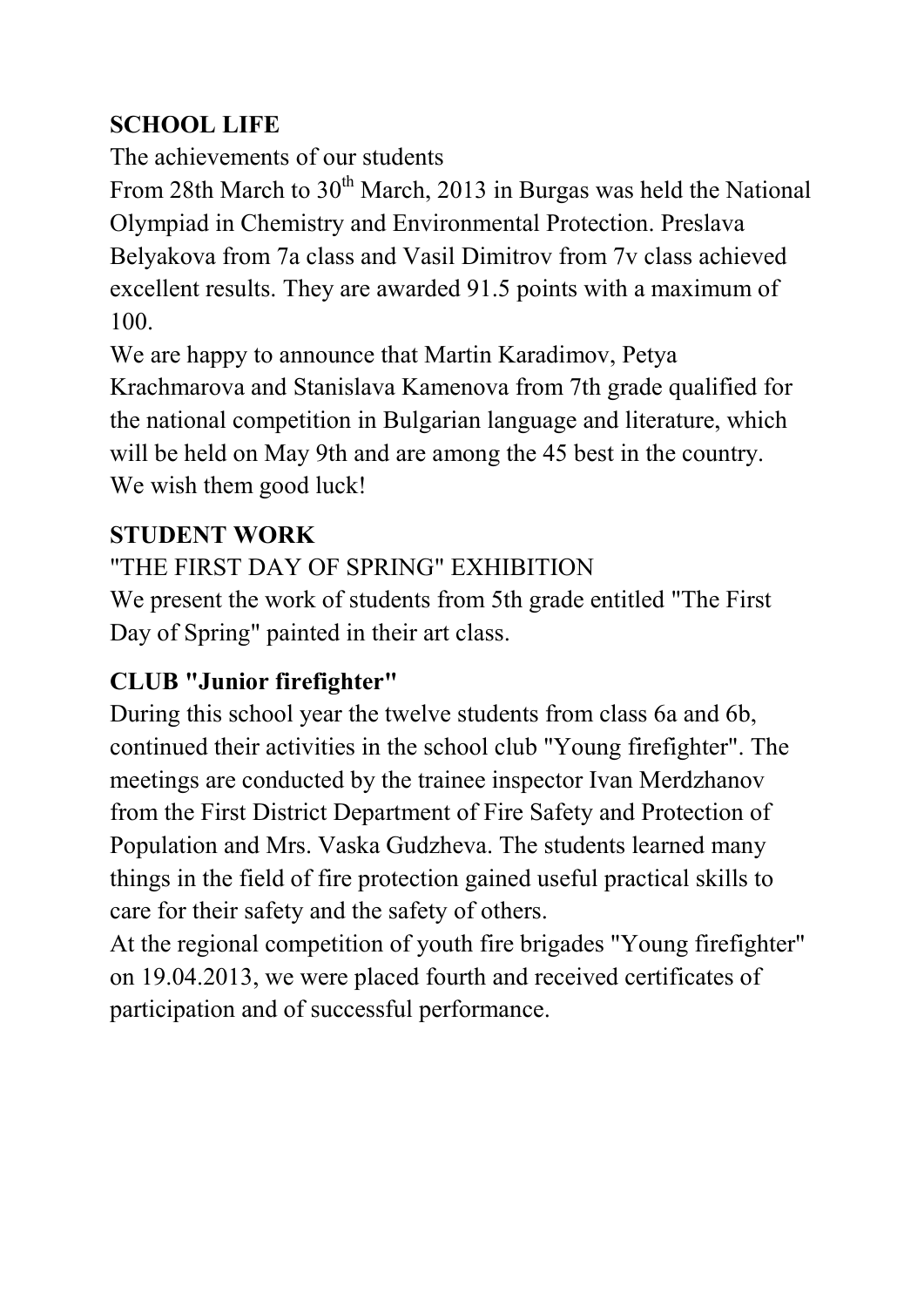### **CONTEST**

#### **"Listen to the voice of nature"**

Last week ended the contest *"Listen to the voice of nature",* organized by the team of School "Aleko Konstantinov" working on the "Comenius" program. Students from the 2nd to the 7th grade took part in the contest. They sent their drawings, photos and essays in English devoted to the beauty of nature and its preservation. A jury ranked players in three separate categories.

#### **Drawing**:

1st place - Hristo Kolev – Class 6v

2nd place - Maya Belakova - Class 4b

## **Photo:**

1st place - Enya Eneva - Class 4b

2nd place - Gabriella Chaparova – Class 6v

## **Essay in English:**

1st place - Iliana Toneva – Class 6v

2nd place - Tsvetina Stoyanova - Class 6a

3rd place - Christiana Kazandjieva – Class 6v

Students were awarded by Mr. Krasimir Angelov - Director of School "Aleko Konstantinov". You can see some of their works.

Essays from the contest you can read in the newspaper. Expect posts of other drawings and essays in the next issues.

Dear students, we thank you for your cooperation, talent and inspiration!

# **LIBRARY - Info Center Reading Marathon**

Students from 4th grade participated in the campaign Reading Marathon, initiated by the Bulgarian Library and Information Association, in partnership with the Association "Bulgarian book", dedicated to the International Children's Book Day - April 2nd, and the International Book Day and Copyright - April 23rd. Hours were devoted to the memorable Andersen's fairy tales.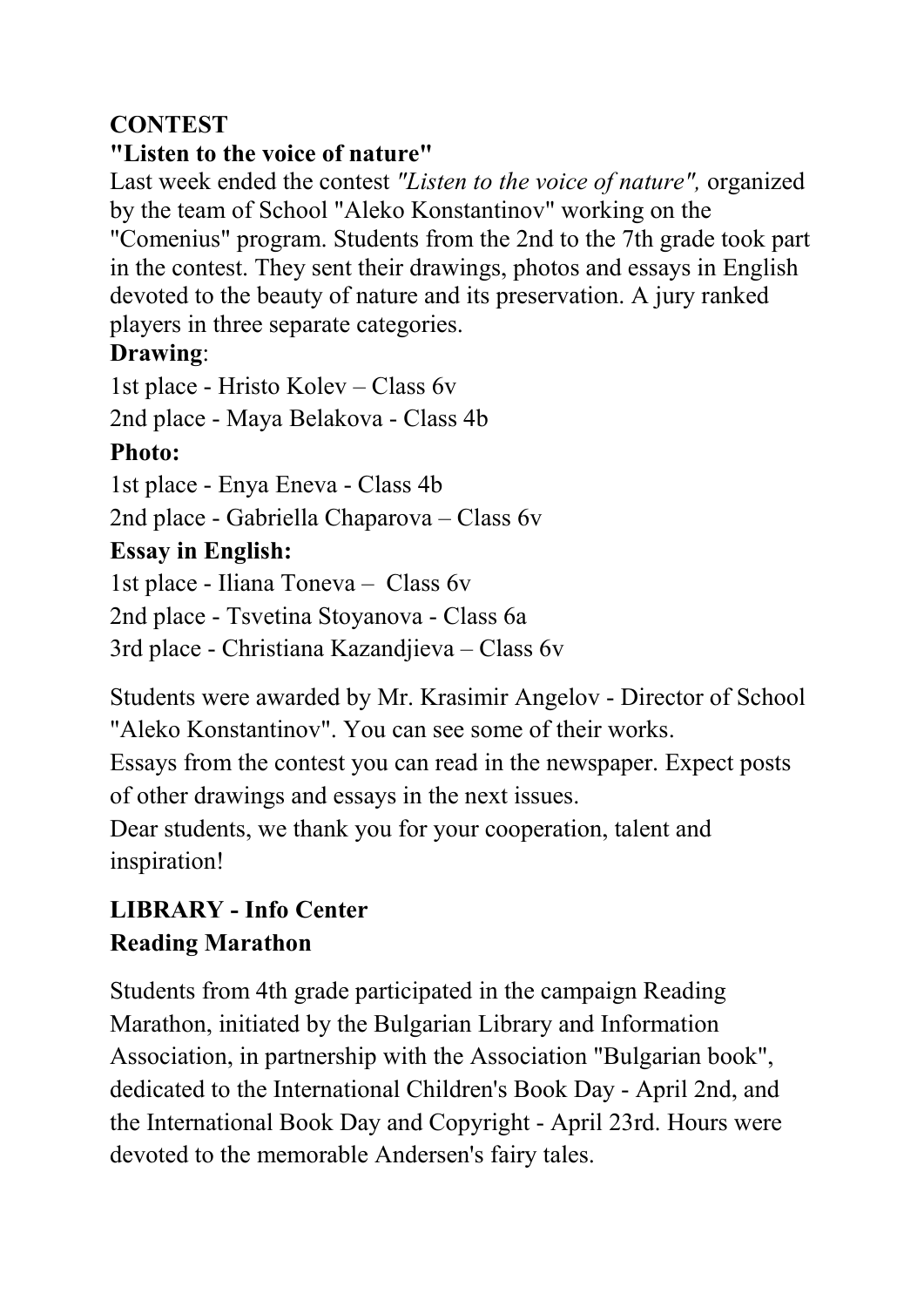International Children's Book Day is celebrated on April 2nd - the birthday of Hans Christian Andersen. The World Book and Copyright Day is marked since 1996 on the initiative of UNESCO in recognition of the key role of reading and education in personal development.

The World Book and Copyright Day is marked worldwide by governments, NGOs and cultural institutions and organizations related to the book and literature. In our country it also takes place each year and there are initiatives and events to promote reading.

#### *LAGUAGE PAGE*

*"Listen to the voice of nature"*  "*I would like to tell the world – We are heading to destruction! Stop and listen! Return to the simple things! To feelings, To the joy of beauty, To the song of birds, To the soaring wings, To the colours of the rainbow, To the grace of the deer. The breath fades at the sight of the old forest. Feel the blooming of the flowers at the twilight hour After the magic of the sunset when we step through reality. Stand up! Indulge in the rising sun! Freeze there, before its power! The sea and the horizon are in front of you! We are just small grains*  Before the power of the Mother Earth!" *Iliana Toneva - 6v class* 

**"**One day my brother and I were walking at the park when we saw a bird with a broken leg. First it was afraid of us but we won its trust soon. My brother took it in his hands. We got home and we